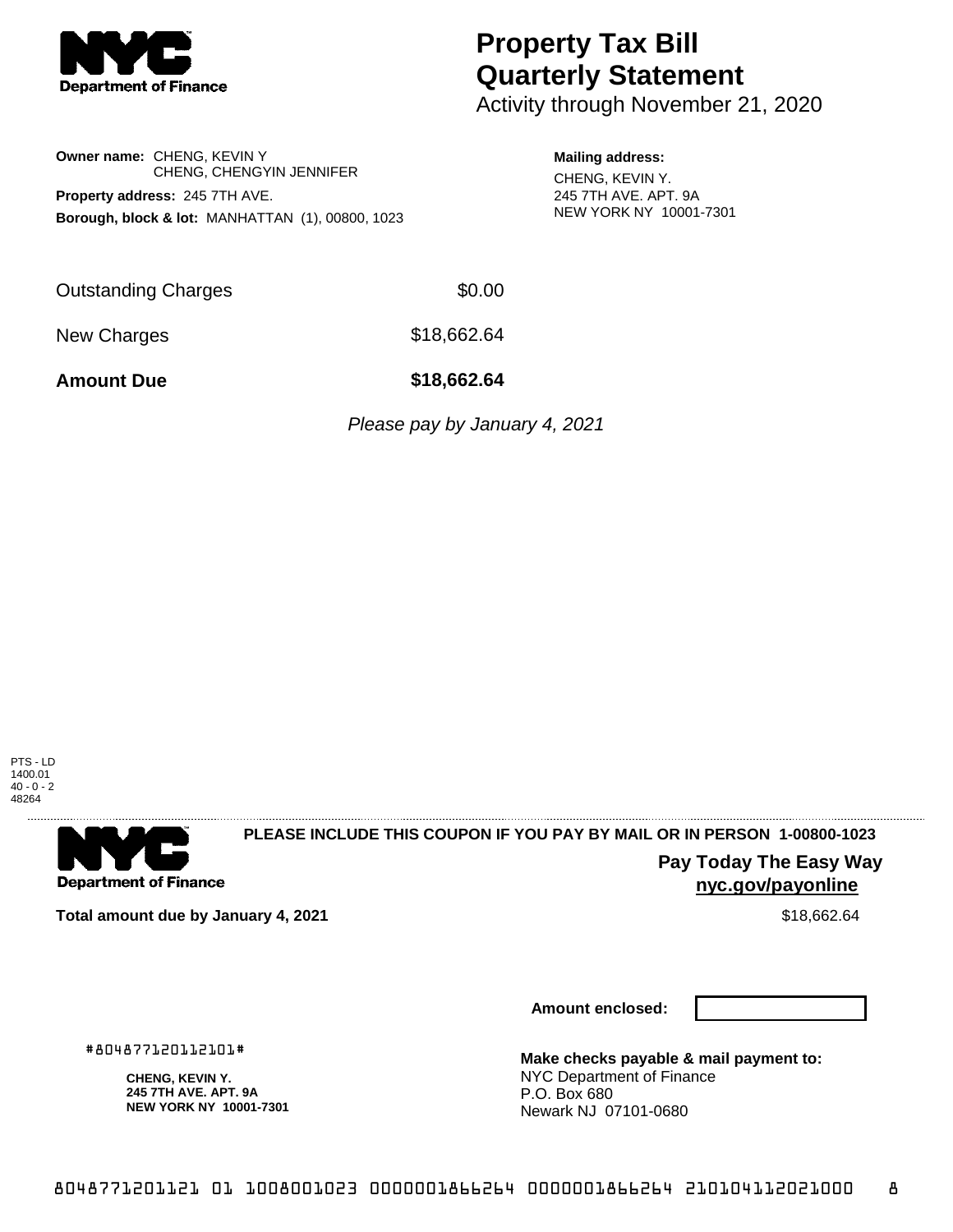

| <b>Previous Charges</b><br>Total previous charges including interest and payments |                      |                      | Amount<br>\$0.00 |
|-----------------------------------------------------------------------------------|----------------------|----------------------|------------------|
|                                                                                   |                      |                      |                  |
| <b>Finance-Property Tax</b>                                                       |                      | 01/01/2021           | \$20,019.02      |
| <b>Credit Adjustment</b>                                                          | 09/16/2020           |                      | $$-871.30$       |
| Adopted Tax Rate                                                                  |                      |                      | $$-772.76$       |
| Co-op Condo Abatement                                                             | 09/16/2020           |                      | \$152.48         |
| Co-op Condo Abatement                                                             | 01/01/2021           |                      | \$135.20         |
| <b>Total current charges</b>                                                      |                      |                      | \$18,662.64      |
| <b>Overpayments/Credits</b>                                                       | <b>Activity Date</b> | Due Date             | Amount           |
| Refund Available                                                                  |                      | 07/01/2020           | $$-718.82$       |
| <b>Credit Applied</b>                                                             | 10/22/2020           |                      | \$718.82         |
|                                                                                   |                      | Total credit applied | \$718.82         |
| Total overpayments/credits remaining on account                                   |                      | \$0.00               |                  |

### **Home banking payment instructions:**

- 1. **Log** into your bank or online bill pay website.
- 2. **Add** the new payee: NYC DOF Property Tax. Enter your account number, which is your boro, block and lot, as it appears here: 1-00800-1023 . You may also need to enter the address for the Department of Finance. The address is P.O. Box 680, Newark NJ 07101-0680.
- 3. **Schedule** your online payment using your checking or savings account.

### **Did Your Mailing Address Change?** If so, please visit us at **nyc.gov/changemailingaddress** or call **311.**

When you provide a check as payment, you authorize us either to use information from your check to make a one-time electronic fund transfer from your account or to process the payment as a check transaction.